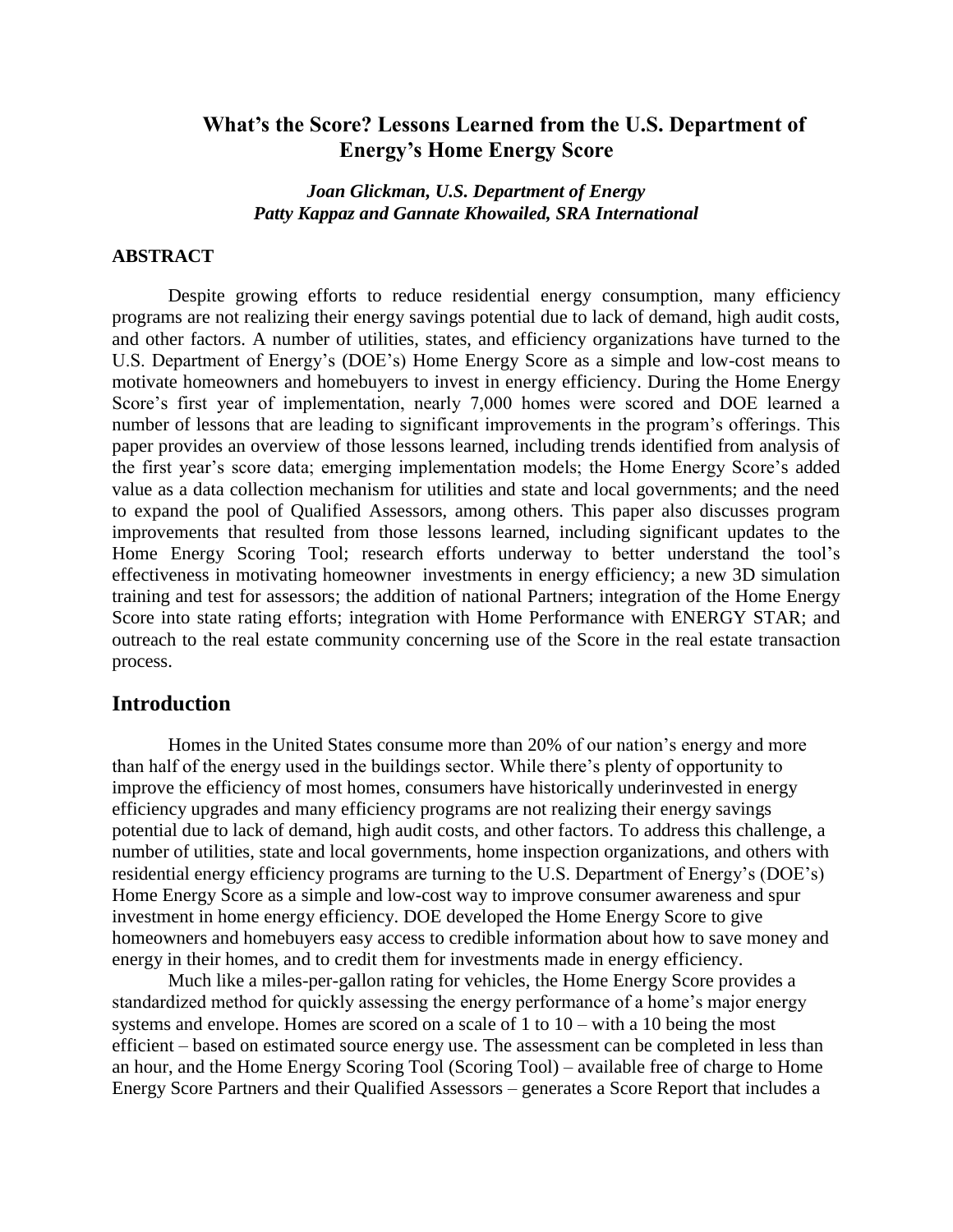home's current Score, recommendations for efficiency improvements, savings estimates, as well as the home's potential Score if recommended improvements are made. Figure 1 shows the "Score" page of the Home Energy Score Report.



Figure 1. The Home Energy Score

## **Background**

The Home Energy Score is a key product of Vice President Biden's Recovery through Retrofit initiative, developed to address the need for a nationally standardized "miles-per-gallon" rating for homes. DOE's objectives in creating the Home Energy Score were to provide an affordable and credible means for homeowners to understand their home's energy performance, how their home compares to others in their area, and how to improve its efficiency; build on and complement existing home energy improvement efforts; and help trained workers to enter the private sector energy improvement market as weatherization work funded by the Recovery Act ramped down.

As a first step in developing the Home Energy Score, DOE conducted twelve focus groups across the United States to determine what information is most likely to motivate homebuyers and homeowners to invest in energy improvements. The focus groups also assessed how DOE should convey and display this information. Key findings from the focus groups and additional social science research indicated the following:

- Homeowners appreciate straightforward, simple information, such as clear, simple, colorful graphics that make sense at a glance.
- Homeowners want customized, not generic, recommendations.
- People are influenced by their peers and neighbors and want to know how their energy use compares to their neighbors'.
- Consumers care about the bottom line; however, many are misinformed about which investments will pay off most quickly and save the most energy. Many don't realize that home energy improvements can also improve the comfort of their homes as well as health and safety.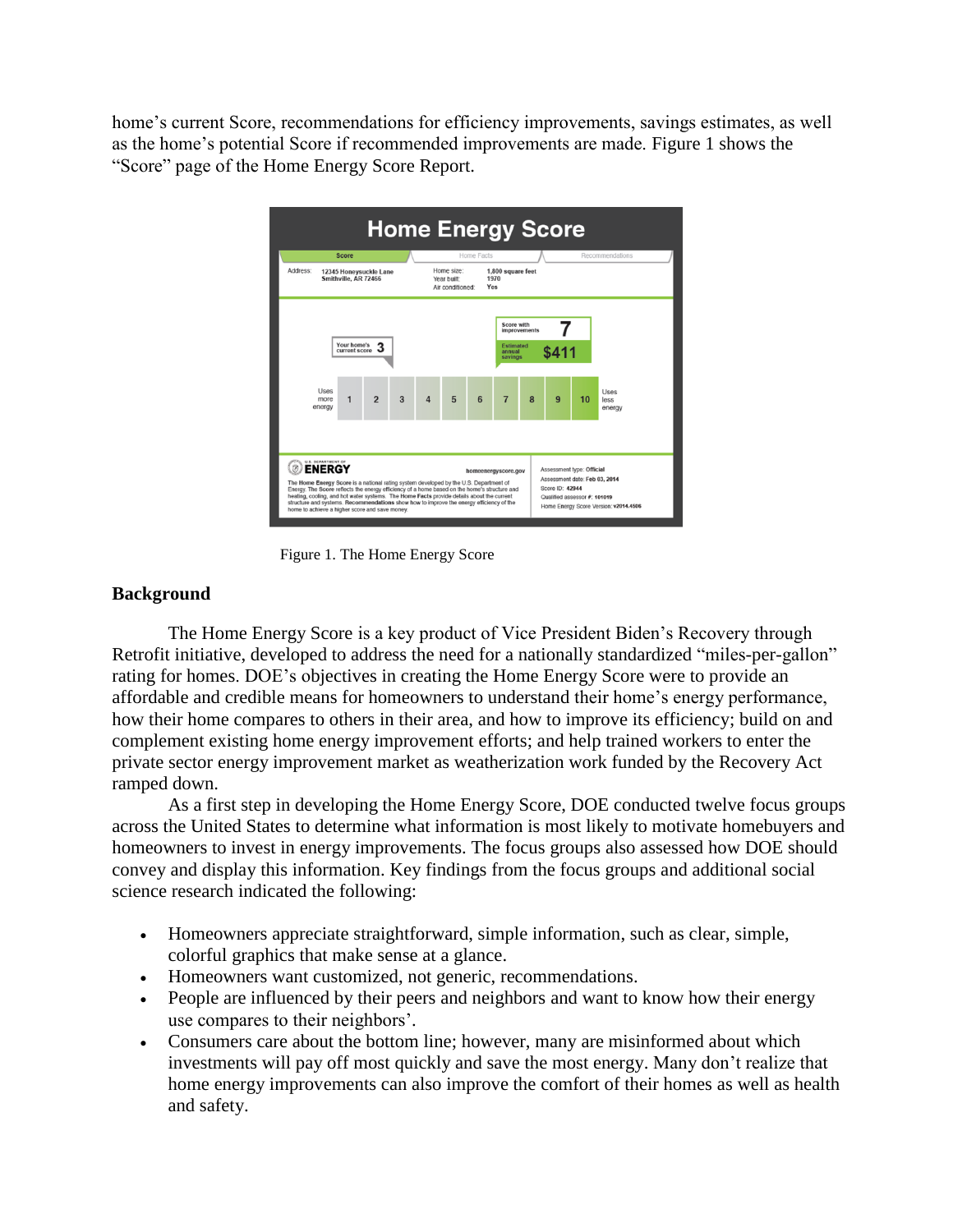Consumers value the government seal on information provided and co-branding with a local provider can also be effective.

DOE worked with Lawrence Berkeley National Laboratory (LBNL) to develop the Scoring Tool and pilot tested it in 2011 with organizations across the United States to evaluate its ability to provide consumers with credible and easy to understand information about a home's energy performance at an affordable cost. DOE also worked with the National Renewable Energy Laboratory (NREL) to conduct a variety of analyses using data generated from the pilots as well as energy usage and home characteristic data collected from other sources.<sup>1</sup> As a result of the pilot findings and analyses, DOE incorporated a number of changes into the Scoring Tool prior to launching in 2012, including the following:

- New values for typical operating conditions
- Plug loads based on home size rather than being fixed for all homes
- Occupancy assumptions based on a formula related to number of bedrooms rather than assumed to be 2 adults and 1 child for every home
- Improved recommendations and savings calculations that more fully take into account the home's current conditions
- Updated choices for certain data fields that more accurately reflect conditions of U.S. homes.

# **Progress to Date**

The Home Energy Score has experienced significant growth in its brief history. Since launching in summer 2012, more than 30 Partners, including utilities, states and local governments, non-profit energy efficiency organizations, and home inspection organizations in 22 states, have signed on to offer the Home Energy Score. More than 11,000 homes have been scored<sup>2</sup>, with 200 assessors qualified to score homes.<sup>3</sup>

The Home Energy Score is a flexible tool that can be integrated into a variety of different programs and efforts, both for existing homeowners and interested homebuyers. While a small number of Home Energy Score Partners<sup>4</sup> offer the Home Energy Score as a stand-alone service, most have integrated the Score into existing residential energy efficiency programs. As such, a number of implementation models have emerged, including offering the Home Energy Score (1) as part of home performance or other existing energy efficiency auditing programs, (2) as an add-on service to rebate programs, (3) along with direct install programs, and (4) at point of sale.

 $\overline{a}$ 

 $1$  NREL conducted much of the analysis using data contained in its Field Data Repository. More information about the Repository can be found at http://www.nrel.gov/docs/fy12osti/54026.pdf.

<sup>2</sup> As of May 18, 2014.

<sup>&</sup>lt;sup>3</sup> At this time, Home Energy Score Qualified Assessors must be certified as BPI Building Analysts (or higher BPI certification) or RESNET Raters, and must pass a two-part, on-line exam on building science and the Home Energy Score. DOE is in the process of updating these requirements as discussed later in this paper. DOE does not charge to take the exam; however some Partners may charge a fee to proctor the exam or provide other administrative services.

<sup>&</sup>lt;sup>4</sup> Partners must fulfill a few basic requirements, including rescoring five percent of all scored homes using a separate Qualified Assessor for quality assurance purposes.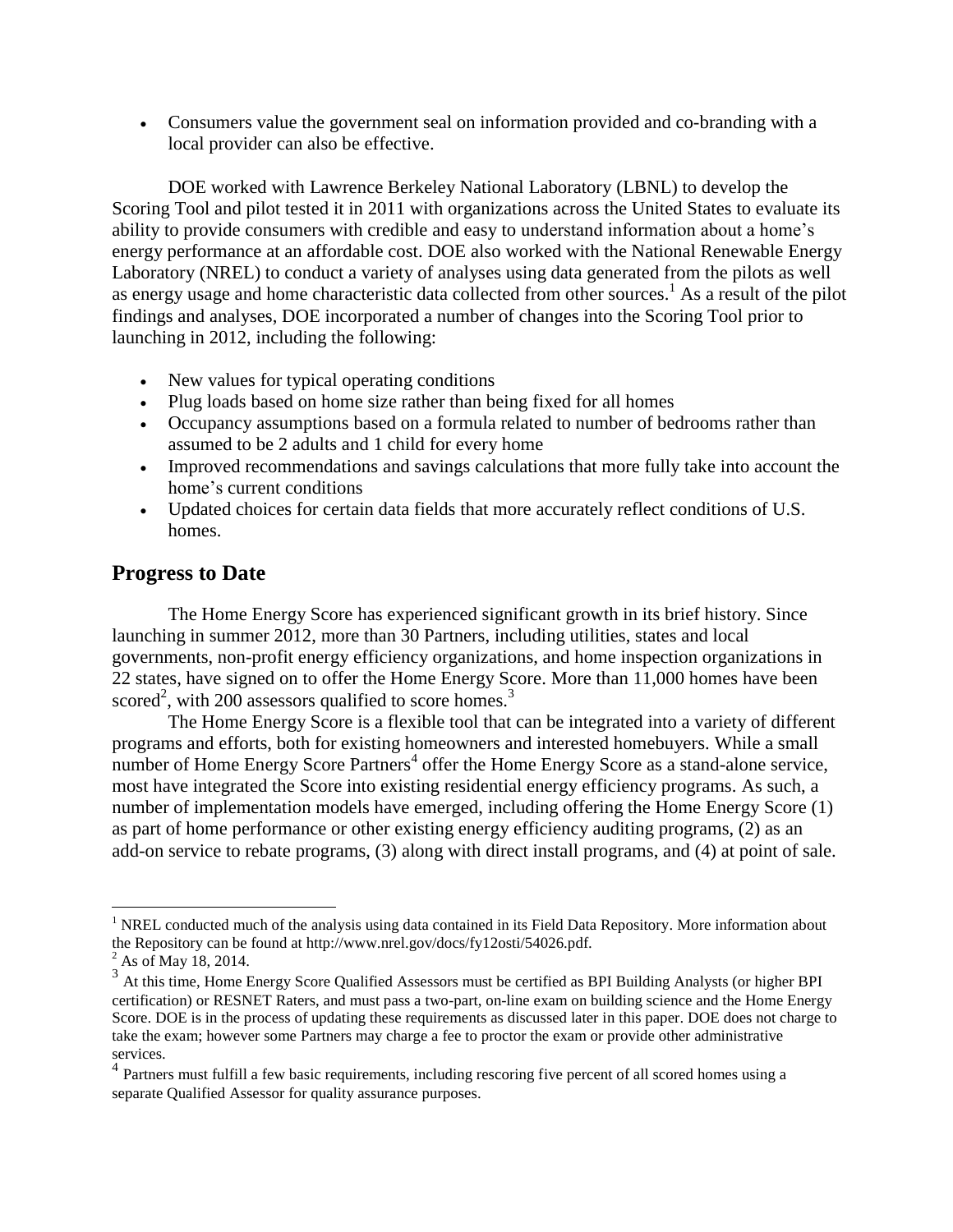Additionally, several states have shown significant interest in adopting the Score as part of statewide home energy scoring or labeling initiatives, with some – including Connecticut and Vermont – making commitments to do so in the near future. Others, including Oregon, are seriously considering the Home Energy Score, which is included as one of three approved scoring systems in the state's proposed rules on residential energy performance scores. Missouri is also strongly considering including the Home Energy Score as part of its home energy certification program. A number of other states are also considering adopting the Home Energy Score statewide, though still early in the decision-making process.

DOE, through its work with leading real estate experts, has also made progress in laying the groundwork for recognizing the Home Energy Score in real estate transactions. The Home Energy Score was added to the Real Estate Transaction Standard (RETS) and its Data Dictionary version 1.2, which provides common definitions for real estate data and is used by many multiple listing service (MLS) data exchange service providers. The Home Energy Score was also included in the National Association of Realtors' *Green MLS Implementation Guide*. Additionally, the Home Energy Score was added to the Appraisal Institute's *Residential Green and Energy Efficient Addendum*, enabling appraisers to consider the Home Energy Score when assessing the value of a home.

### **Lessons Learned and Program Response**

DOE has learned a tremendous amount from its Partners, other stakeholders, and extensive data analysis since launching the Home Energy Score in 2012. Based on lessons learned during the first year of implementation, DOE made – or is in the process of making –  $a$ number of program changes, including (1) modifying the scoring methodology to allow greater mobility along the 10-point scale; (2) improving data usability and access for Partners; (3) expanding the assessor pool; (4) working with interested states to allow greater customization of information; and, (5) further investigating how the Home Energy Score can better motivate homeowners to invest in energy efficiency improvements. This section discusses each of these improvements in greater detail.

#### **(1) Improved Scoring Methodology**

 $\overline{a}$ 

Data trends from the first year indicated some issues with the 1 through 10 scales being used, with large homes getting "stuck" and unable to easily move up the scale, and noticeable "clumping" of homes scoring a 5, 6, 7 or 8. DOE soon realized that including a home's base load in the Score calculation stymied upward mobility given that the only efficiency improvements recognized by the Scoring Tool are those made to the "asset" related loads (i.e., heating, cooling, hot water) not those that affect base load (e.g., lighting, plug load). Another reason for the difficulty in moving along the scale was that the MBTU<sup>5</sup> range covered by the original scales was too large – that is, too many homes had been pushed to the middle of the scale given the large increments set between each point on the scale.

Prior to releasing a new version of the Scoring Tool in December 2013, DOE analyzed existing score data, new simulation data, as well as characteristic and utility bill data from another 1,000 homes. Given that analysis, DOE changed the underlying scoring method to (1)

<sup>&</sup>lt;sup>5</sup> The Home Energy Score program uses MBTU to refer to million British thermal units (BTU), sometimes referred to by others in the industry as MMBTU or MMBtu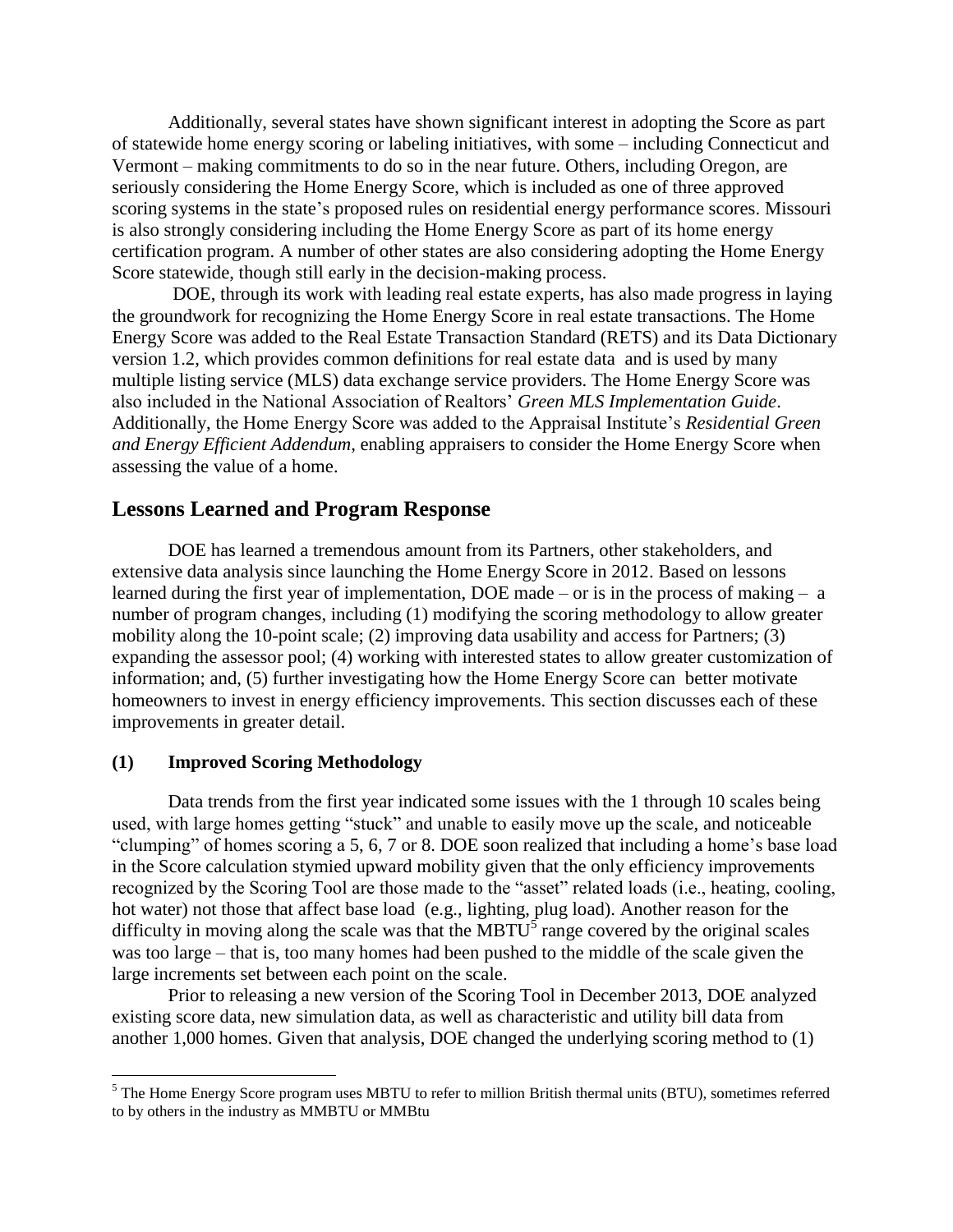reflect changes to the simulation tool, including a switch from 250+ TMY2 weather stations to  $1,000+$  TMY3<sup>6</sup> weather stations; (2) eliminate base load from consideration in the scoring of the home; and (3) reduce the MBTU range covered by the 10-point scale. While base load calculations are still included in the underlying Home Energy Scoring Tool energy simulations, this portion of the home's energy load is excluded for the purposes of producing an "asset" score on the 10-point scale.

Figures 2, 3 and 4 below show how more than 8,000 actual homes scored with the original tool and scales (v2012) compared to how they score with the new tool and scales (v2014). Figure 2 illustrates how the original version of the tool and scales resulted in a significant number of homes scoring between 5 and 8. Given the new version, starting scores for homes are much more distributed across the 10-point scale. Figure 3 indicates that a much greater number of homes can attain a 9 or 10 using v2014, even though homes, in general, initially scored lower with this version.



Figure 2. Starting Score of 8,000+ homes using v2012 vs v2014



Figure 3. Upgrade Score of 8,000+ homes using v2012 vs. v2014

 $\overline{a}$ 

 $6$  Typical meteorological year (TMY) data sets derived from 1961-1990 (TMY2) and 1991-2005 (TMY3)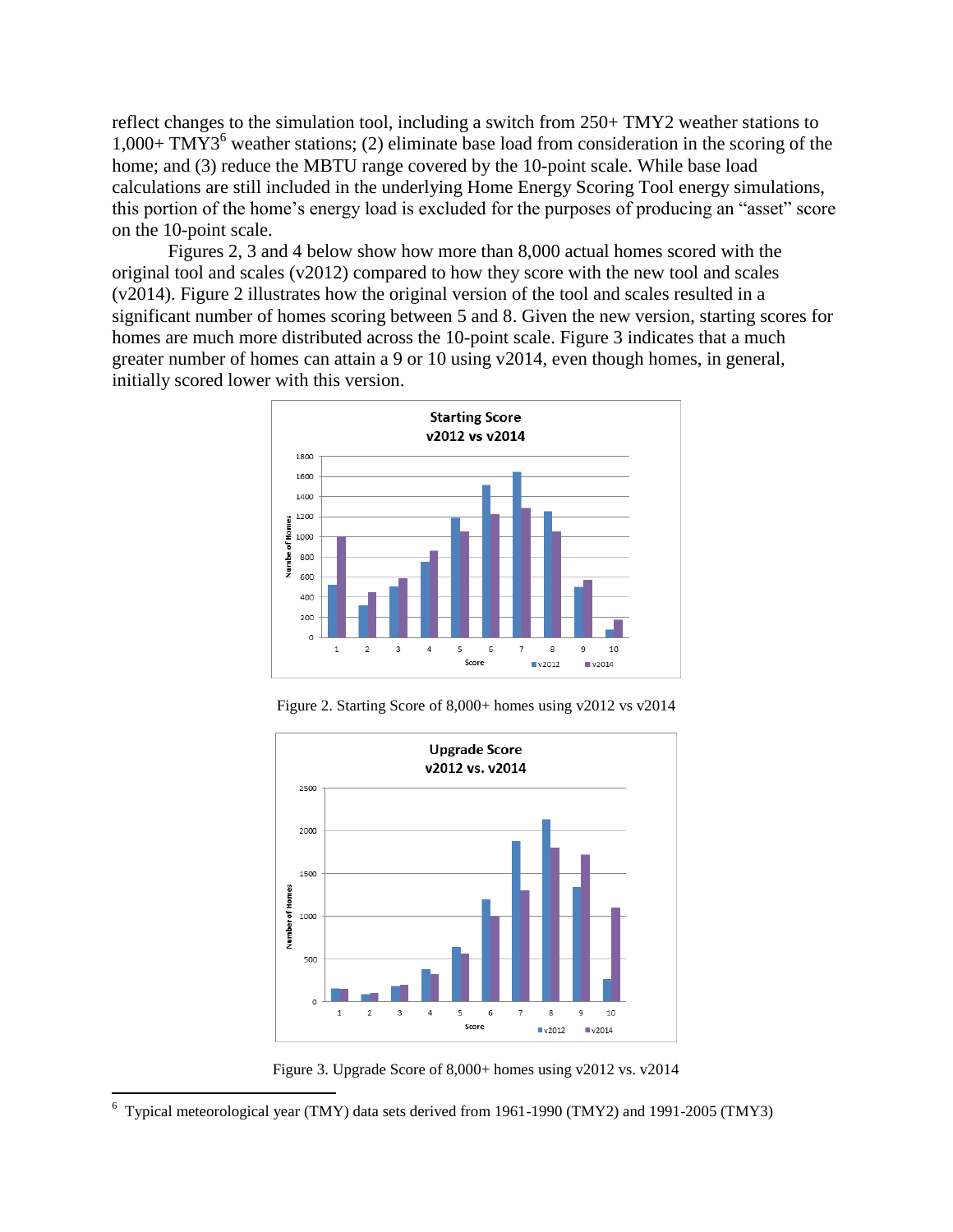Figure 4 shows how much individual homes can improve under the two systems. Under v2012, the majority of homes cannot move at all or have the potential to improve by only 1 point; only 11 percent of the homes could jump 3 or more points. The new version allows greater mobility for a much larger number of homes – with a third having the potential to increase their scores by 3 points or more, and some even being able to move up 7 to 9 points from their initial scores.



Figure 4. Upgrade potential of 8,000+ homes using v2012 vs. v2014

#### **(2) Improved Data Transfer**

 $\overline{a}$ 

DOE also learned, through feedback from its Partners, that the Home Energy Score can add value to utilities, states, and local governments as an administrative, or data collection tool. Because Partners receive all of the data collected on each of the homes scored by their Qualified Assessors, they can use that data to better understand the energy performance and conditions of the housing stock, and thereby inform where to focus resources. For example, if a utility finds that aging HVAC equipment is the leading contributor to homes' high energy use, they could focus incentive programs on providing rebates to homeowners that upgrade their equipment.

Given this interest in using the Score data – both the data entered by assessors and the calculations made by the Scoring Tool – DOE is taking steps to improve the transfer of this data by adopting the HPXML<sup>7</sup> standard later in 2014. In addition, DOE has established a "Partner" Portal" by which Home Energy Score Partners will soon be able to automatically download data for homes scored by their assessors. Finally, DOE and LBNL have made available various APIs (application programming interfaces) to facilitate interoperability between other software tools and the Home Energy Score.

<sup>7</sup> BPI-2100-S-2013: Standard for Home Performance-Related Data Transfer (HPXML). This standard, informally known in the industry as "HPXML" or "Home Performance XML" is intended to facilitate consistent data transfer methods for the home performance industry.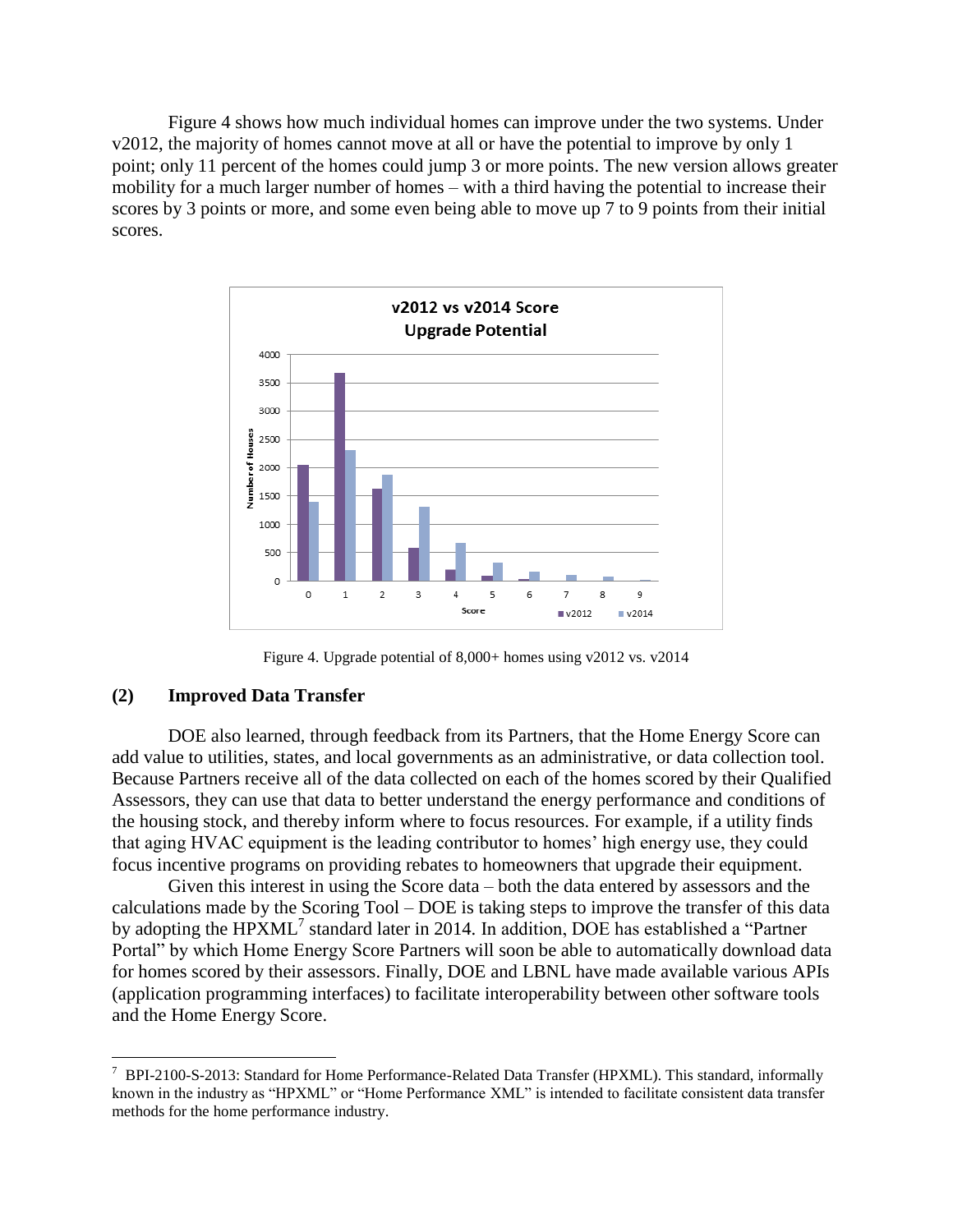#### **(3) Expanded Assessor Pool**

Since the program's inception in 2011, DOE has required all Home Energy Score Qualified Assessors to be certified Building Performance Institute (BPI) Building Analysts or Residential Energy Services Network (RESNET) Raters. During initial pilot testing of the Home Energy Score, it became clear that assessors needed additional instruction concerning the requirements and purpose of the Home Energy Score. Thus, to supplement the professional certification requirements, DOE developed free online training and requires assessor candidates to pass its Home Energy Score online test before approving them as Qualified Assessors.

Given experience to date, it now appears that the current certification requirements may not fully align with the skills needed to score a home effectively. The amount of data collected during a Home Energy Score assessment is less than that collected for a more comprehensive home energy assessment. Furthermore, the Home Energy Score does not require any diagnostic testing.

If the Home Energy Score is to play a significant role in the real estate process, whereby homebuyers are using a home's Score to inform their home purchase decisions, other professionals need to be involved in scoring homes. In particular, a large number of home inspectors are likely very qualified to produce the Score and are well poised to offer it as part of the home sale's process; yet, the vast majority does not hold BPI or RESNET certifications.

In April 2013, recognizing the need to expand the pool of potential assessors and at the same time improve the current on-line assessor training and testing, DOE began to develop a 3-D immersive simulation training and testing software program for prospective Home Energy Score assessors. The software uses computer-based simulations (much like a video game) to recreate a range of jobsite scenarios, enabling individuals to learn how to collect data required to generate a Home Energy Score in a wide variety of virtual homes with varying equipment and characteristics.

After developing the software tool, DOE conducted a comprehensive, psychometricallysupported validation study to determine whether the simulation tool can deliver effective training and whether the accompanying simulation testing can provide an accurate assessment of an individual's competency to deliver the Home Energy Score. As part of this effort, more than 200 individuals from housing-related professions (e.g., home inspectors, engineers, architects, contractors, and real estate agents) with varying levels of experience, education, and certifications took the simulation training and test. Some met the current certification requirements for assessors and others did not; none had prior experience with the Home Energy Score. After analyzing results of this study (which included an in-home scoring component in Colorado, Pennsylvania, Texas, and Virginia), DOE will establish new qualification requirements that better reflect the skills and abilities needed to effectively score homes; and, a broader pool of candidates will likely be able to offer the Home Energy Score.

#### **(4) Greater Customization and Integration with State Efforts**

Through numerous discussions with states, DOE has learned that many are looking for flexible, easy rating methods for homes. While many states recognize the value of aligning with a national score, they also want to tailor the type of information provided in a home score or label based on their specific market interests or needs. Given these interests, DOE is working closely with a number of states to establish customized information while ensuring that the Score and other data provided to consumers is consistently derived, clear, and accurate.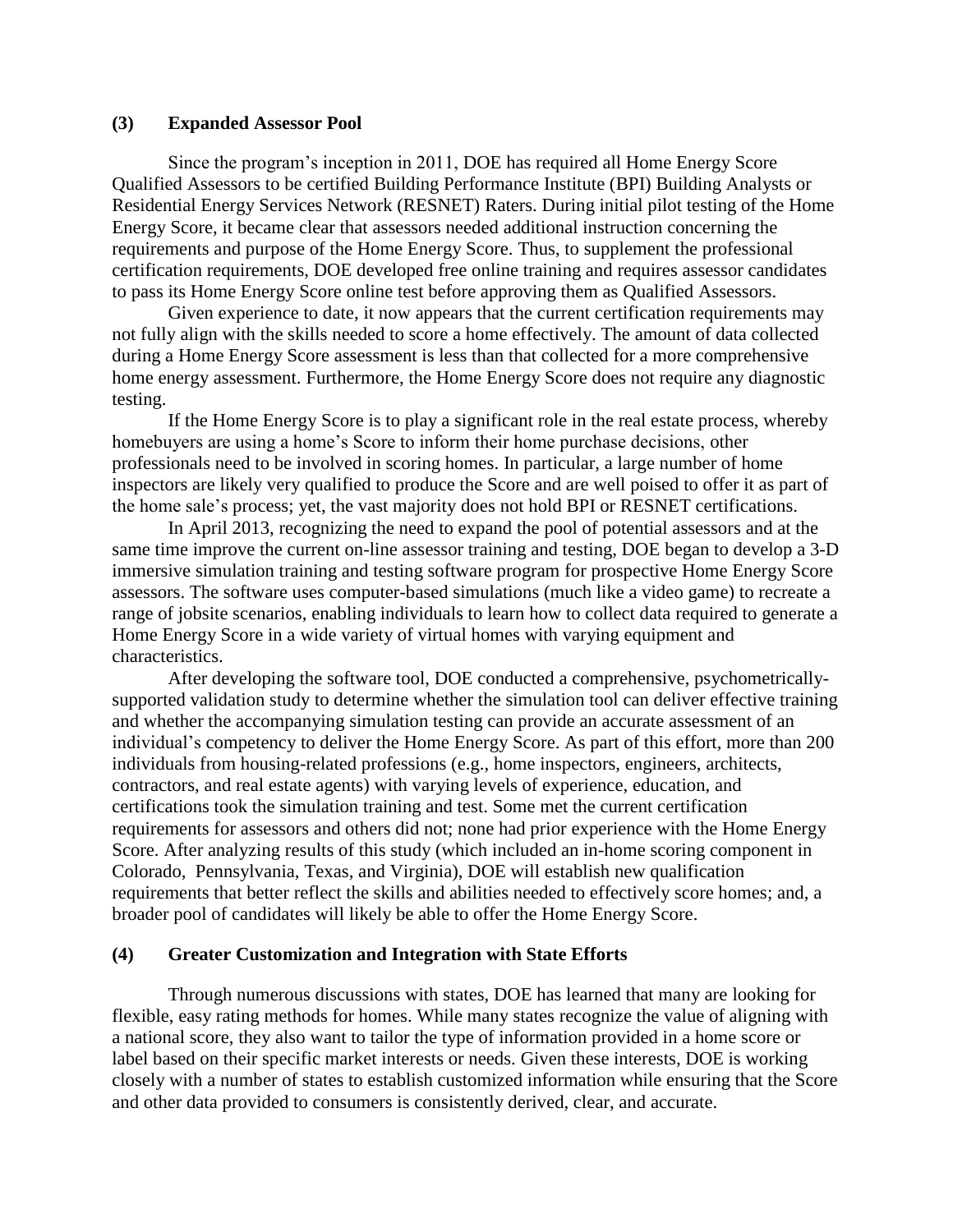The State of Vermont decided to use MMBtu/year as the primary metric and the Home Energy Score as a secondary metric in its Vermont Home Energy Score label, which the state plans to begin implementing by the end of 2014 or early 2015. Vermont will use the Home Energy Scoring Tool as the scoring engine to generate both the MMBtu/year metric and the 1 through 10 Score. One entity in Vermont will act as the lead Home Energy Score Partner with DOE, serving as the central coordinating body within the state to ensure that data collected from multiple state programs is run through the Home Energy Scoring Tool API and therefore translated into a consistent Vermont Home Energy Score label.

Given that the Home Energy Scoring Tool calculates a number of different values, including estimated annual energy use, associated greenhouse gas emissions, and estimated annual utility costs, states and others can work with DOE to display these other metrics along with the Home Energy Score should they want to emphasize additional information to homeowners and homebuyers. DOE continues to assess how different pieces of information can be provided effectively to encourage greater energy efficiency while not confusing consumers.

#### **(5) Tapping into Consumer Motivation**

Better understanding the role that the Home Energy Score can play in informing homeowner decision-making around energy efficiency is critical. The Score is intended to educate and motivate homeowners to invest in energy improvements, but without empirical evidence, it is difficult to discern the motivational role of the Score in and of itself versus other energy information being provided to the homeowner by the assessor. In light of this lack of data, DOE is working with national behavioral, social science, and evaluation experts on both qualitative and quantitative studies aimed at better understanding homeowners' reactions to the Home Energy Score and identifying ways to improve its value in the market. These are discussed in more detail below.

**Focus groups.** In a recent effort to gain qualitative feedback on the Score, DOE contracted with Shelton Group to conduct two focus groups in Atlanta, GA, to evaluate homeowners' perceptions and attitudes toward the Home Energy Score. The focus groups, held in October 2013, were intended to clarify how well homeowners understand the Score and identify opportunities to refine the information provided. While it is difficult to draw extensive conclusions from focus groups, these discussions were instructive in helping the program consider new ways of messaging. For example, based on most participants' view that few homeowners remain in their homes for 10 years, the Home Energy Score Report has been modified to display annual, rather than 10-year, savings. Other findings highlighted the important role that the assessor plays in not only providing the score but also being able to address a homeowner's outstanding questions and concerns, particularly if their home scores poorly. To that end, DOE is developing additional guidance for assessors to convey information effectively to homeowners and buyers.

**Retrofit investment study.** With the goal of collecting more quantitative, data-based information on homeowner reactions to the Score, DOE and EnergySavvy are conducting a study to evaluate the impact of the Home Energy Score on homeowners' willingness to invest in energy efficiency improvements. Specifically, the study is intended to determine how the Score affects (1) homeowner willingness to invest in improvements; (2) homeowner reaction time (e.g., how long it takes for them to invest in improvements); and (3) the level of homeowner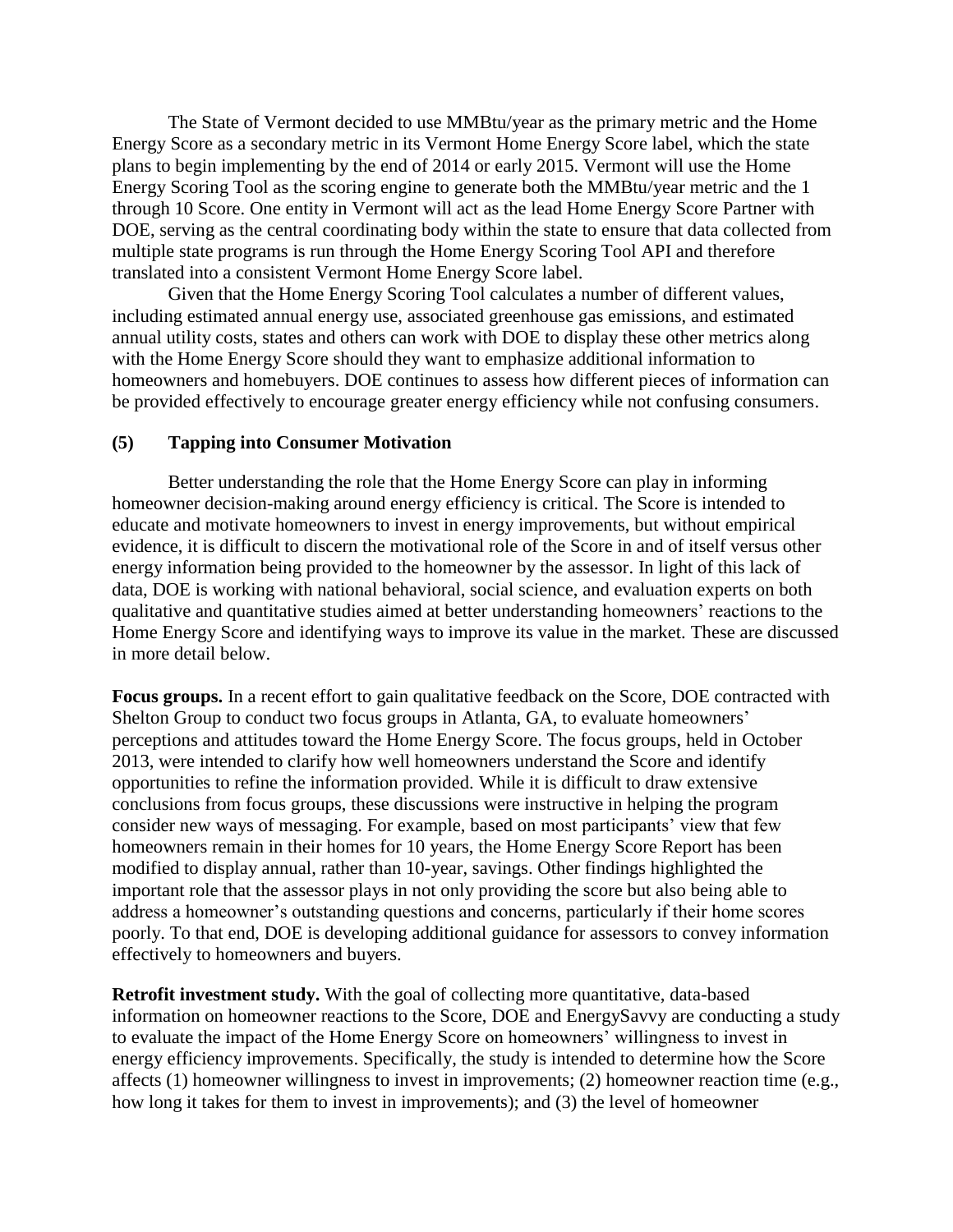investment. The study includes two Home Energy Score Partners – New Jersey Natural Gas (NJNG) and Energy Fit Nevada (EFN). Both organizations are carrying out randomized, controlled studies; however, implementation methods used by NJNG and EFN differ given the nature of their efficiency programs.

NJNG offers the Home Energy Score to homeowners who have already taken advantage of utility incentives to replace gas water heaters or furnaces. In order to qualify for the equipment rebate, these homeowners are required to have a utility-provided in-house audit. The purpose of this energy audit is to encourage the homeowners to take the next step and participate in a "whole-house" retrofit program. Historically, after receiving the in-home audit, only a small percentage of these customers have invested in whole home efficiency. It's a particularly hard sell since these homeowners have already invested a couple thousand dollars in replacing their gas equipment. The question of interest to NJNG is whether the Home Energy Score encourages greater levels of investment among this group of customers. For the purposes of the study, NJNG will randomly assign each homeowner to a test or a control group, with the control group receiving the current program materials and the test group receiving these materials as well as the Home Energy Score.

EnergyFit Nevada (EFN), a Home Performance with ENERGY STAR program sponsor, is providing the Home Energy Score as part of an in-home energy audit. As with the NJNG study, customers will be randomly assigned to control and test groups. Again, the study will quantify whether those homeowners who receive the Home Energy Score act differently than those who only receive a standard audit report. Unlike the NJNG study, homeowners in the control group will also be offered the Home Energy Score, but only if they choose to complete a home performance project. The modification in the study design is in response to EFN's desire to promote the Home Energy Score program to all their program participants.

Data collection for these studies began in spring 2014 and is expected to continue for a minimum of 12 months. In addition to overall conversion rates and levels of investment in retrofits, information on types of improvement measures will be tracked for each home over the course of the study period.

**Score plus recognition studies.** After learning of a recent study<sup>8</sup> that assessed the effects of making positive energy efficient behavior observable, the Home Energy Score program teamed with David Rand, Assistant Professor of Psychology and director of Yale University's Human Cooperation Laboratory, to test the impact of adding a recognition component to existing Home Energy Score programs in New Jersey and Connecticut. While the two programs are applying recognition differently, both will include randomized, controlled tests and both will assess whether public display or recognition (of homeowners who have their homes scored) stimulates greater participation.

In New Jersey, NJNG will add the recognition component to their Conserve to Preserve Community Rewards Program. NJNG will reward participating schools up to \$5,000 – \$5 for each NJNG customer who completes a free online energy audit and \$25 for those who complete a whole-house in-home audit that includes a Home Energy Score performed by a NJNG auditor.

 $\overline{a}$ 

<sup>&</sup>lt;sup>8</sup> Using the enrollment of thousands of people in a California blackout prevention program as an experimental test bed, the study concluded that although financial incentives boosted participation slightly, making participation in the program observable – through the use of sign-up sheets posted in apartment buildings – produced a threefold increase.<http://www.pnas.org/content/early/2013/06/04/1301210110.full.pdf+html>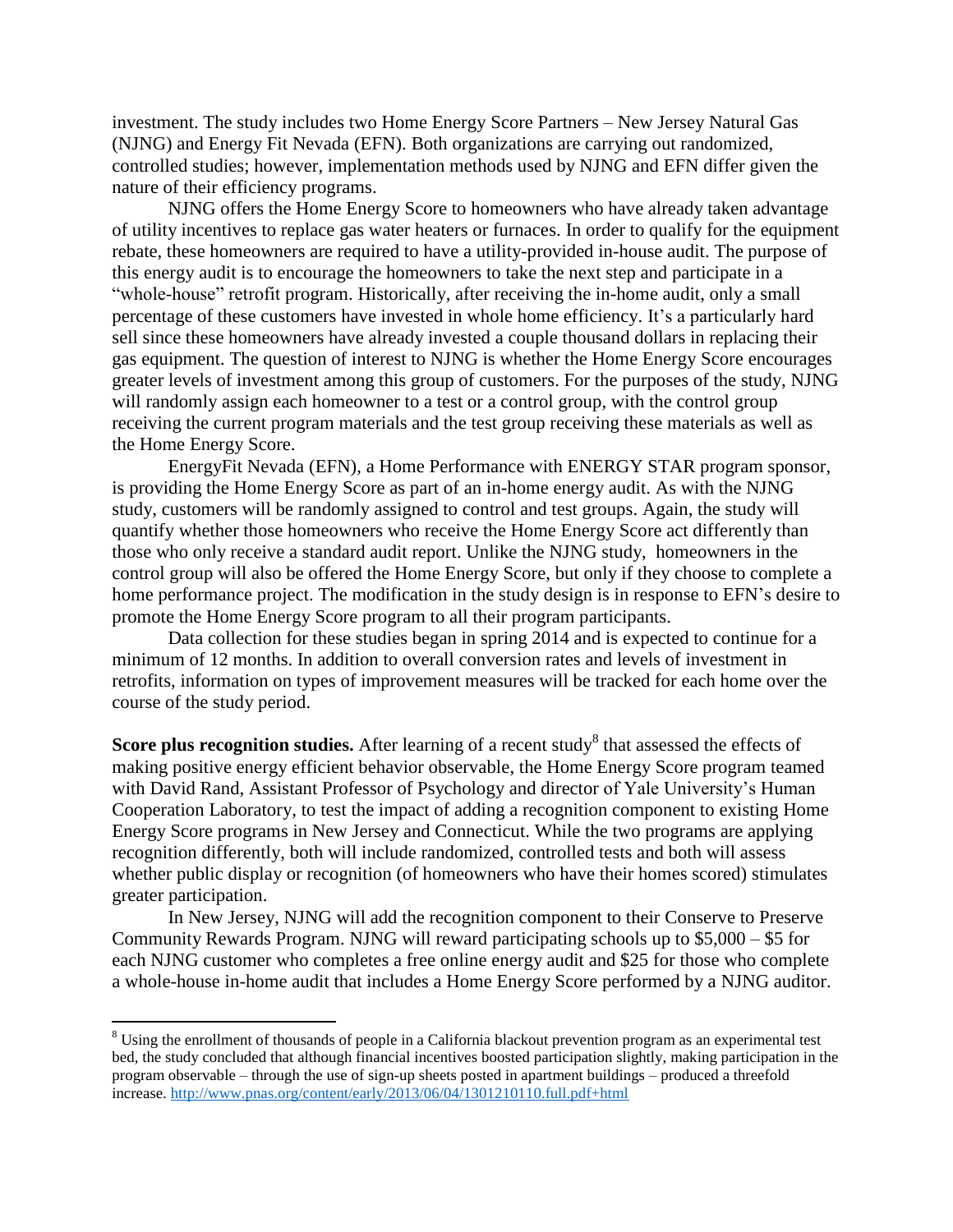In the test group, all parents that voluntarily participate in the online or the in-home energy audit will be publicly recognized as an Energy Champion on posters and in other school communications materials. Figure 5 shows a sample poster that is being used in the test group. The hypothesis of this study is that public recognition will create a sense of positive peer pressure that will encourage parents to complete online and in-home audits. The demographics of schools will be analyzed to ensure an unbiased allocation of schools in both groups. Seven schools participated in the first phase of the study which started March 1, 2014, and will conclude May 31, 2014. The second phase of the study is planned for fall of 2014.



Figure 5. Energy Champions poster displayed in the test group

In Connecticut, the state's Department of Energy and Environmental Protection, along with the state's primary utilities, is evaluating whether public recognition and observability affect demand for Connecticut's in-home energy audits offered through its "Home Energy Solutions" program. In this controlled study, all participating homeowners will receive a Home Energy Score, however, only those in the test group will be offered the opportunity to make their Scores visible on a public website. This online map featuring participating homes' scores will be marketed in those neighborhoods to see if neighboring homeowners are encouraged to get their own homes scored and invest in energy efficiency improvements. The study, which will begin in summer 2014, may also consider how public display of different types of information (e.g., scores vs. MBTU values) affects the behavior of neighboring homeowners.

# **Bringing the Program to Scale and Future Outlook**

While the Home Energy Score program has made a great deal of progress in the past couple of years, the program must achieve scale nationwide, or at least regionally, in order to tap into the power behind the score – that is, the human desire to excel or at least be better than average. It needs to be something that homebuyers look for, just as most car buyers at least check out miles-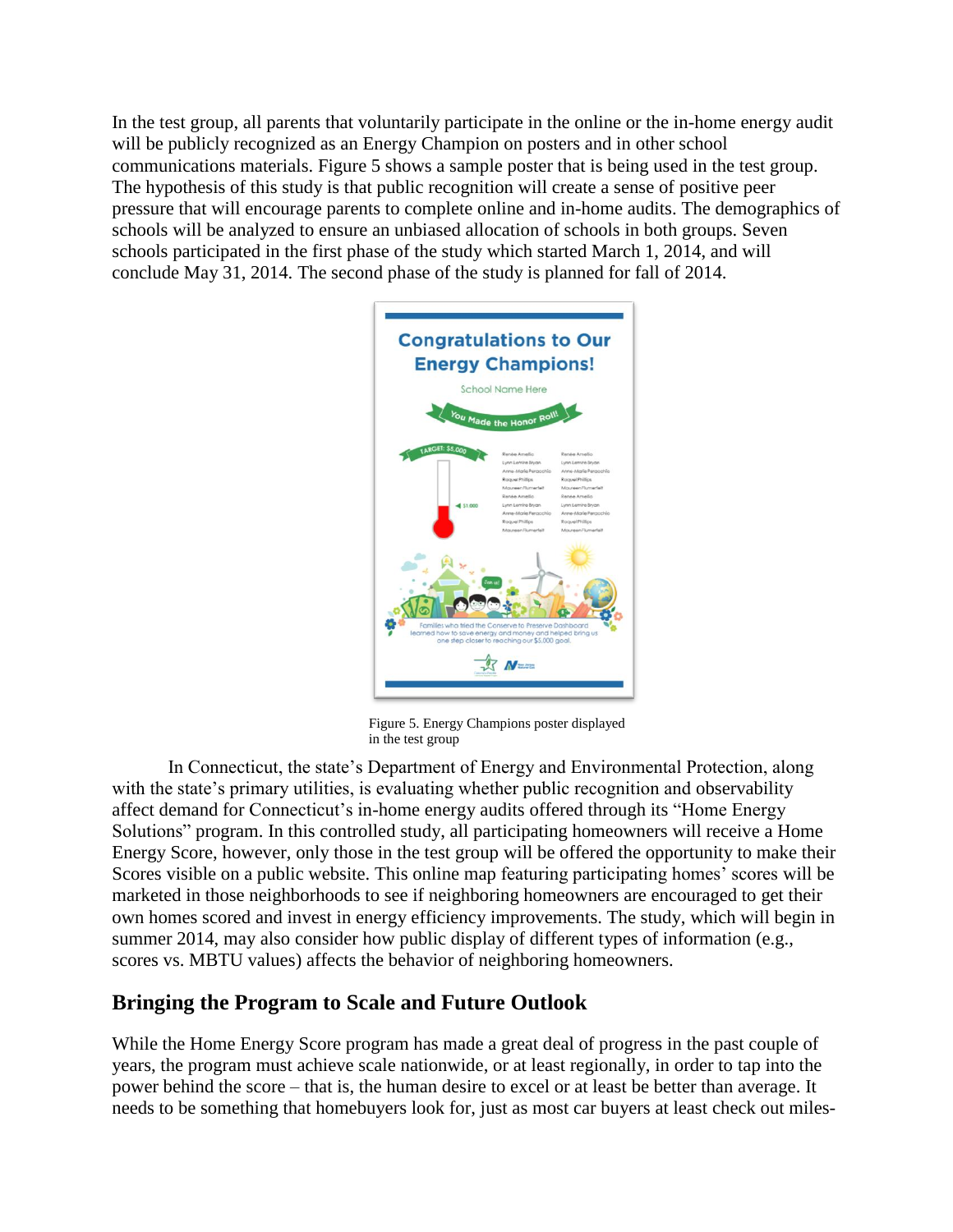per-gallon ratings or CARFAX®. The Home Energy Score will need to be readily available on MLSs and on consumer-facing real estate platforms like Zillow, RedFin and Trulia. It's doable as evidenced by the emergence of new metrics like Walk Score®, now featured on sites like Zillow. But, to get to that point, a number of prerequisites must be met.For one, the mechanics of data transfer between a multitude of databases and other systems needs to be worked out. HPXML and the Home Energy Score APIs will certainly make it easier to transfer Score data in a standardized format to the MLSs, appraisal documents, and other real estate systems across the country.

Reaching the scale of ubiquity in real estate transactions will also require a vastly larger pool of individuals eligible to score homes. Opening up the field to home inspectors and others who do not hold the currently required third-party professional energy auditing certifications would certainly change the market.

With a greater number of assessors spread across the country, quality assurance becomes even more important yet harder to deliver. Meeting DOE's quality assurance requirements can be accomplished in two ways: (1) allow individual assessors to score homes while reporting to a regional or national quality assurance entity, and/or (2) continue to allow assessors to work under a local Home Energy Score Partner that is responsible for conducting quality assurance, as has been the implementation model up to this point. In February 2014, BPI—a national standards development and credentialing organization for residential energy efficiency retrofit work signed on as a Home Energy Score Partner. This new partnership will enable the program to greatly expand its coverage utilizing BPI's national network of assessors and quality assurance providers. National Partners like BPI will be able to offer the Home Energy Score in areas underserved by local Partners. Looking ahead, DOE is interested in working with additional national Partners that can oversee assessors, provide quality assurance, and further expand the availability of the Score.

In addition to partnering with organizations that have national networks of potential assessors, other avenues can also enable the Home Energy Score to scale up in the near term. Statewide initiatives can foster more rapid uptake of the Score. As more states sign on to offer the Home Energy Score as part of their own home rating or labeling efforts or other initiatives aimed at reducing energy consumption, the number of homeowners (and homebuyers) with access to the Score will increase.

Another way to quickly increase market penetration is to encourage large software providers that already service the residential energy efficiency market to take advantage of the program's APIs. A handful of auditing tools dominate the home energy performance market, and enabling those tools to seamlessly link with the Home Energy Scoring Tool can be a game changer in opening up the Home Energy Score to a vast array of residential energy efficiency programs that rely on these auditing tools. Like Energy Savvy and Optimizer who are already using the API, software providers and program implementers like CSG, ICF, PSD, and others can offer the Home Energy Score with practically the push of a button in the markets they serve.

Finally, another way for the Home Energy Score to increase its presence in the market is to fully integrate with the national Home Performance with Energy Star (HPwES) program. The Home Energy Score program is working with this sister program at DOE to assess how to best offer the Home Energy Score in HPwES programs offered in local markets. While DOE has already partnered with several HPwES Sponsors that are offering the Home Energy Score, expanding to the entire roster of HPwES Sponsors (which completed energy efficiency upgrades on more than 80,000 homes in 2013) would not only enable expansion of the Home Energy